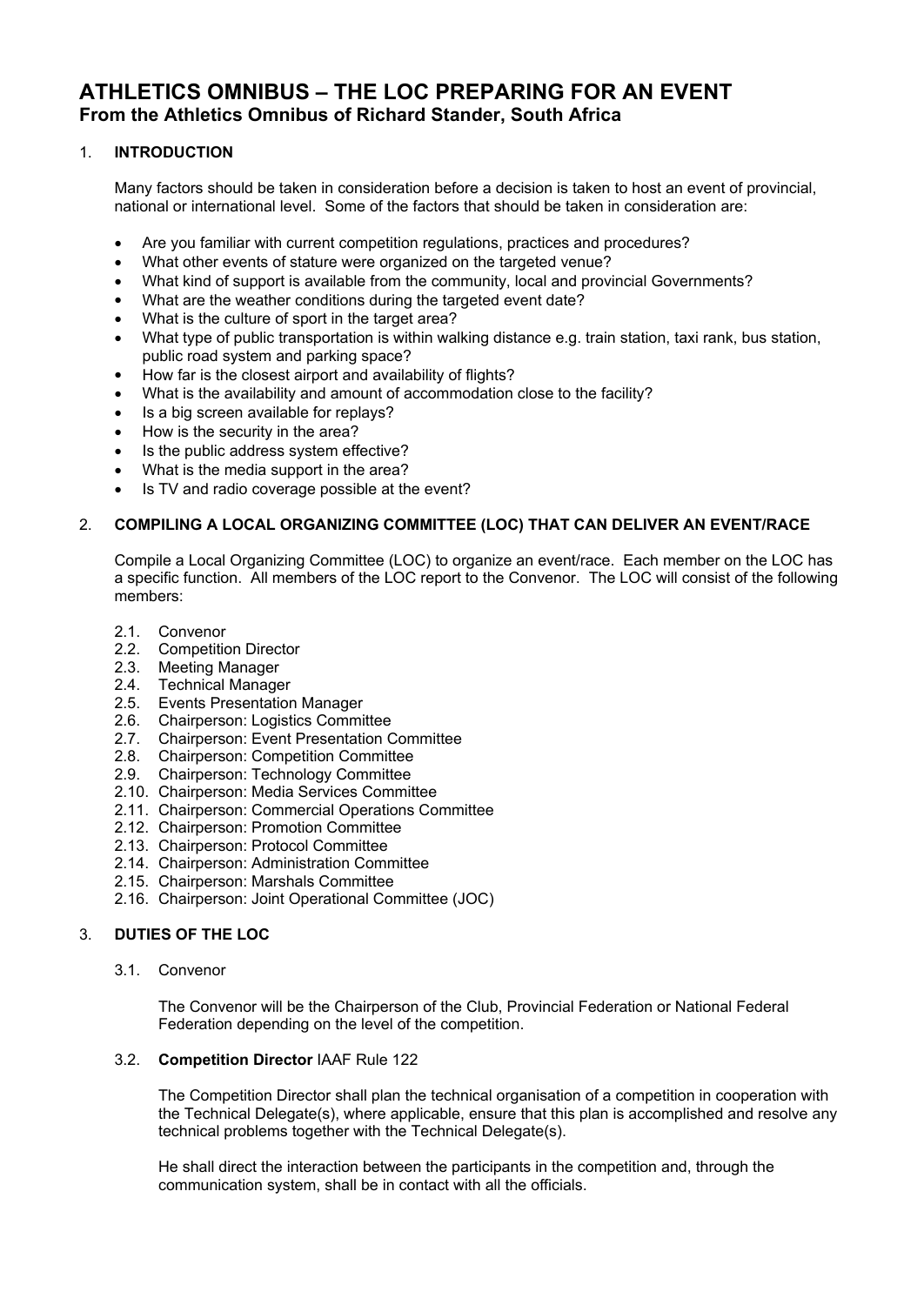## 3.3. **Meeting Manager** IAAF Rule 123

The Manager shall be responsible for the correct conduct of the Competition. He shall check that all officials have reported for duty, appoint substitutes when necessary and have authority to remove from duty any official who is not abiding by the Rules. In cooperation with the appointed Marshal, he shall arrange that only authorised persons are allowed in the centre of the arena.

*Note: For competitions of longer than four hours or over more than one day, it is recommended that the Manager has an adequate number of Assistant Managers.*

## 3.4. **Technical Manager** IAAF Rule 124

The Technical Manager shall be responsible for ensuring that the track, runways, circles, arcs, sectors, landing areas for field events and all equipment and implements are in accordance with IAAF Rules.

## 3.5. **Event Presentation Manager**

The Event Presentation Manager shall:

- 3.5.1. Plan, in conjunction with the Competition Director, the event presentation arrangements for a competition, in cooperation with the Organisational and Technical Delegate(s), as and where applicable.
- 3.5.2. Ensure that the plan is accomplished, resolving any relevant problems together with the Competition Director and the relevant Delegate(s).
- 3.5.3. Co-ordinate the activities of the Sector heads responsible for the various sectors.
	- 3.5.3.1. Sector head will take responsibility over smaller more manageable sections of the event. In Road races for example a Sector head will take charge of the finish area, while another sector head will take charge of a waterpoint and the surrounding area of the course, etc.
- 3.5.4. Direct the interaction between the members of the event presentation team, using the communication system to be in contact with each of them.

## 3.6. **Logistics**

The Logistics Committee will arrange for the travel, accommodation and placing of:

## 3.6.1. **VIP, LOC and Officials Accommodation**

- 3.6.1.1. What accommodation will be used?
	-
- 3.6.1.2. Name of Hotel 3.6.1.3. Physical address
- Contact details
- 3.6.1.5. Proximity to Stadium
- 3.6.1.6. Welcome/information desk needed?

## 3.6.2. **Athlete Accommodation**

- 3.6.2.1. What accommodation will be used?
- 3.6.2.2. Name of Hotel
- 3.6.2.3. Physical address
	-
- 3.6.2.4. Contact details<br>3.6.2.5. Proximity to Sta Proximity to Stadium
- 3.6.2.6. Welcome/information desk needed?

## 3.6.3. **Transport – Separate transport for Dignitaries and athletes**

- 3.6.3.1. From place of arrival to accommodation and return at end of event 3.6.3.2. From accommodation to training sites and/or return to stadium
	- 3.6.3.2. From accommodation to training sites and/or return to stadium
- 3.6.3.3. From accommodation to any official functions / activities and return

## 3.6.4. **Arrival and Departure**

3.6.4.1. Transport desk needed at airport?

## 3.6.5. **Venue Management**

- 3.6.5.1. Cleaning (including tribunes, toilets, offices and working areas, competition area, parking areas and outside stadium)
- 3.6.5.2. Parking area control
- Catering facilities and arrangements (for spectators, VIP's and officials)
- 3.6.5.4. Directional signage (requirements, installation, removal)
- 3.6.5.5. Access control and security
- 3.6.5.6. Utility installation (supplies of power, water)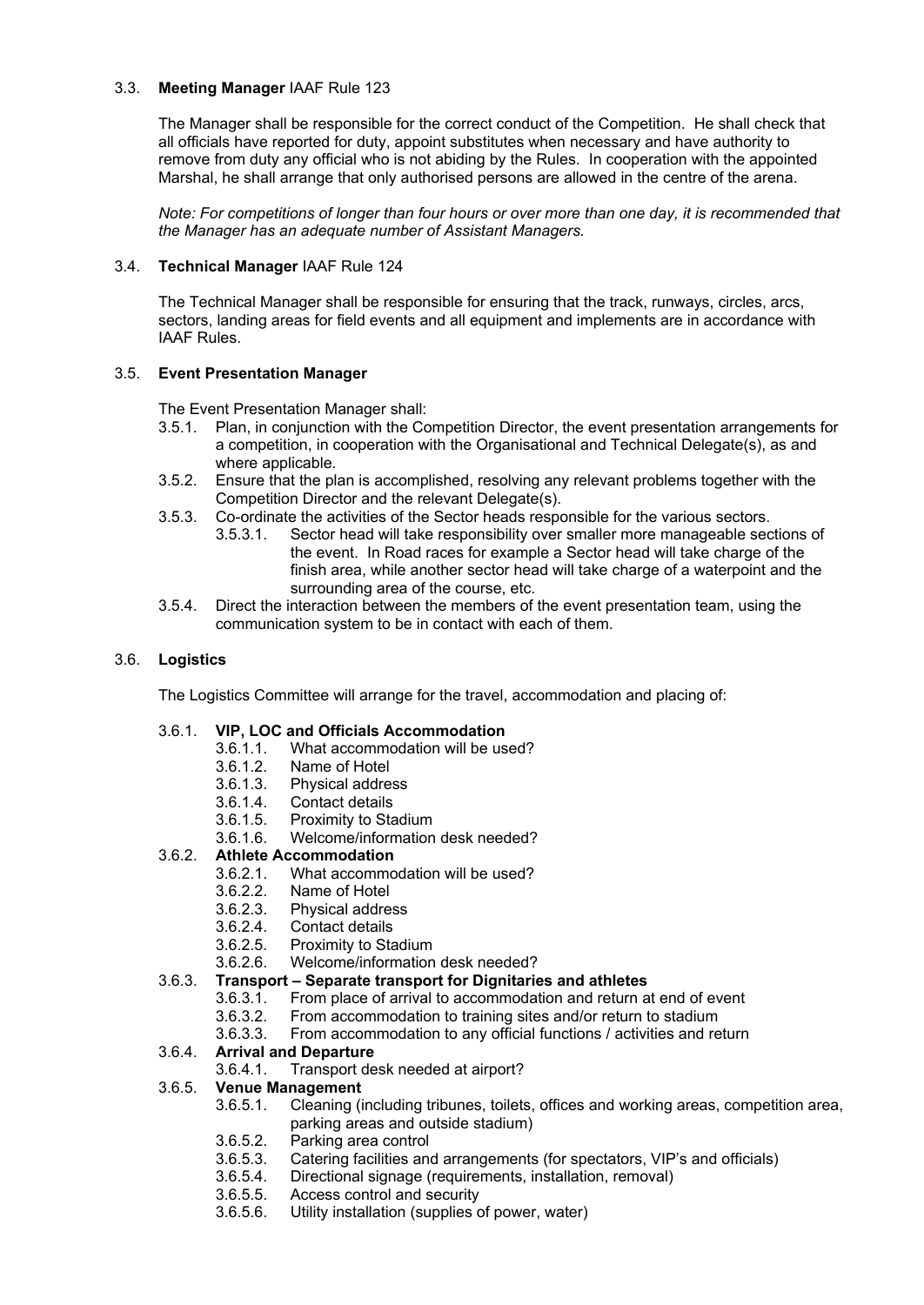- 3.6.5.7. Technology installation (phone lines, cabling, video screen, etc.)
- Venue decorations
- 3.6.5.9. Ticket collection

## 3.6.6. **Venue VVIP and VIP Hospitality**

- 3.6.6.1. VVIP and VIP (tribune/seating)
- 3.6.6.2. Facility set-up
- 3.6.6.3. Catering
- 3.6.6.4. Access Control

## 3.6.7. **Venue Seating**

- 3.6.7.1. Seat allocation for VIP's, athletes, spectators, etc.
- 3.6.7.2. Access and Security

## 3.6.8. **Joint Organizing Committee (JOC) Control and Command Centre**

- 3.6.8.1. Health and Safety Risk Management facility<br>3.6.8.2. Medical Services First Aid Services and Athl
- 3.6.8.2. Medical Services First Aid Services and Athlete Care facility

## 3.7. **Event Presentation**

The Event Presentation Committee will link the marketing strategy with the Announcers to ensure consistency in the "look and feel" of the event/race

- 3.7.1. Announcer/s
- 3.7.2. Announcer assistant/Statistics Advisor
- 3.7.3. Music Producer
- 3.7.4. On-field Announcer

## 3.8. **Competition**

The Competition Committee will facilitate the process of delivery to ensure an environment conducive to credible performance by the athletes participating.

## 3.8.1. **Facility and Equipment Preparation**

- 3.8.1.1. Competition facilities
- 3.8.1.2. Warm-up Facilities
- 3.8.1.3. Competition equipment IAAF approved
- 3.8.1.4. Equipment Support Crews

## 3.8.2. **Competition Management Preparation**

- 3.8.2.1. Key Appointments
	- A Competition Director
		- B Technical Manager
		- C Meeting Manager
		- D Chief Marshals
		- E Track Events Referee
	- F Field Events Referee
- 3.8.2.2. Competition Timetable
	- A Main event
		- B Pre-programme
- 3.8.2.3. Entries
	- A Main event
	- B Pre-programme
- 3.8.2.4. Technical Officials

## 3.8.3. **Competition Management Operation**

3.8.3.1. Technical Meeting

(To be attended by ASA Representative, Provincial Representative, Jury of Appeal, LOC, Technical Officials, Competition Director, Doping Control Delegate)

- A Equipment Management
	- a Delivery
	- b Installation
	- c Storage
- B Call Room
- a On-field and Post-event Operation
- C Competition area prepared according to ASA and IAAF standards
- D Coordination of 'basket crews' in orderly manner
- E On-field security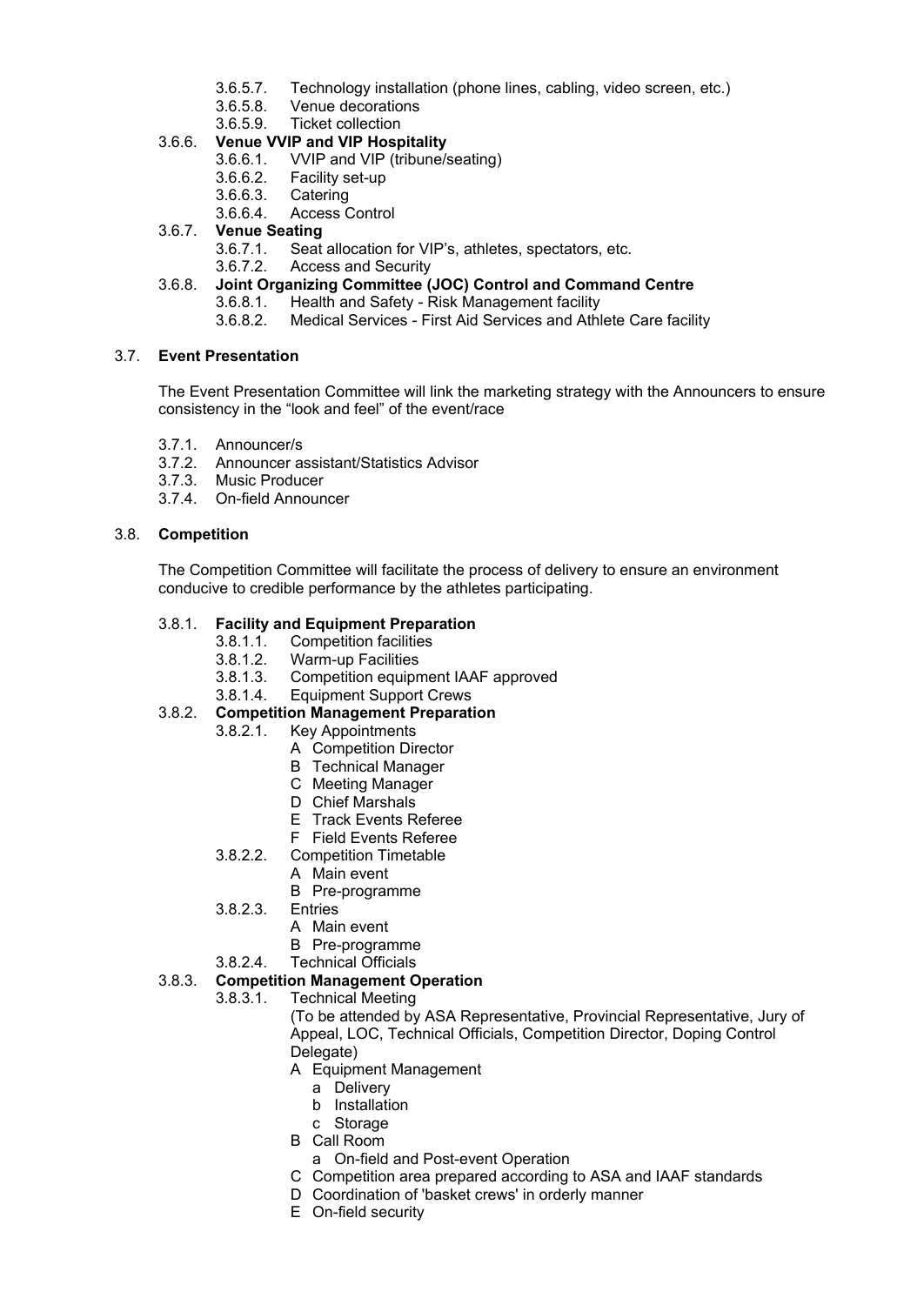## 3.8.4. **Doping Control**

- 3.8.4.1. Facilities and Equipment
	- A Waiting Room
		- B Working Room
		- C Separate Male and Female Toilets
	- D Fridge
	- E Bottled Water
- 3.8.4.2. Operation
	- A Process of identifying candidates for testing
	- B Process of reporting to doping room
	- C Process of doping
	- D Process of recording

## 3.9. **Technology**

The Technology Committee will ensure the accurate collecting and distribution of results.

- 3.9.1. **Timing System**
	- 3.9.1.1. Rental of timing system
- 3.9.2. **Printing and Copying**
	- Distribution of start lists and results to:
		- 3.9.2.1. Call Room
		- 3.9.2.2. Warm-up Area
		- 3.9.2.3. Media Tribune
		- 3.9.2.4. Announcer/s

#### 3.10. **Media Services**

The Media Services Committee will prepare the media facilities and provide the media with information as requested by them.

- 3.10.1. Accreditation
- 3.10.2. Facilities
	- 3.10.2.1. Seating
	- 3.10.2.2. Working area
	- 3.10.2.3. Access to power and telephone lines
	- 3.10.2.4. Delivery of printed information (start lists, results, etc.)

## 3.11. **Commercial Operations**

- 3.11.1. Clean Venue
- 3.11.2. Venue Advertising
- 3.11.3. VIP tickets and Hospitality

#### 3.12. **Promotion**

- 3.12.1. Promotional materials
- 3.12.2. Ticketing
- 3.12.3. Venue and site decorations
- 3.12.4. Event programmes

## 3.13. **Protocol**

- 3.13.1. VIP Recognition
- 3.13.2. Transport / Parking
- 3.13.3. Accreditation

### 3.14. **Administration**

- 3.14.1. Staff Requirements
- 3.14.2. Volunteer Management
- 3.14.3. Financial Management
	- 3.14.3.1. Budget
	- 3.14.3.2. Cash Flow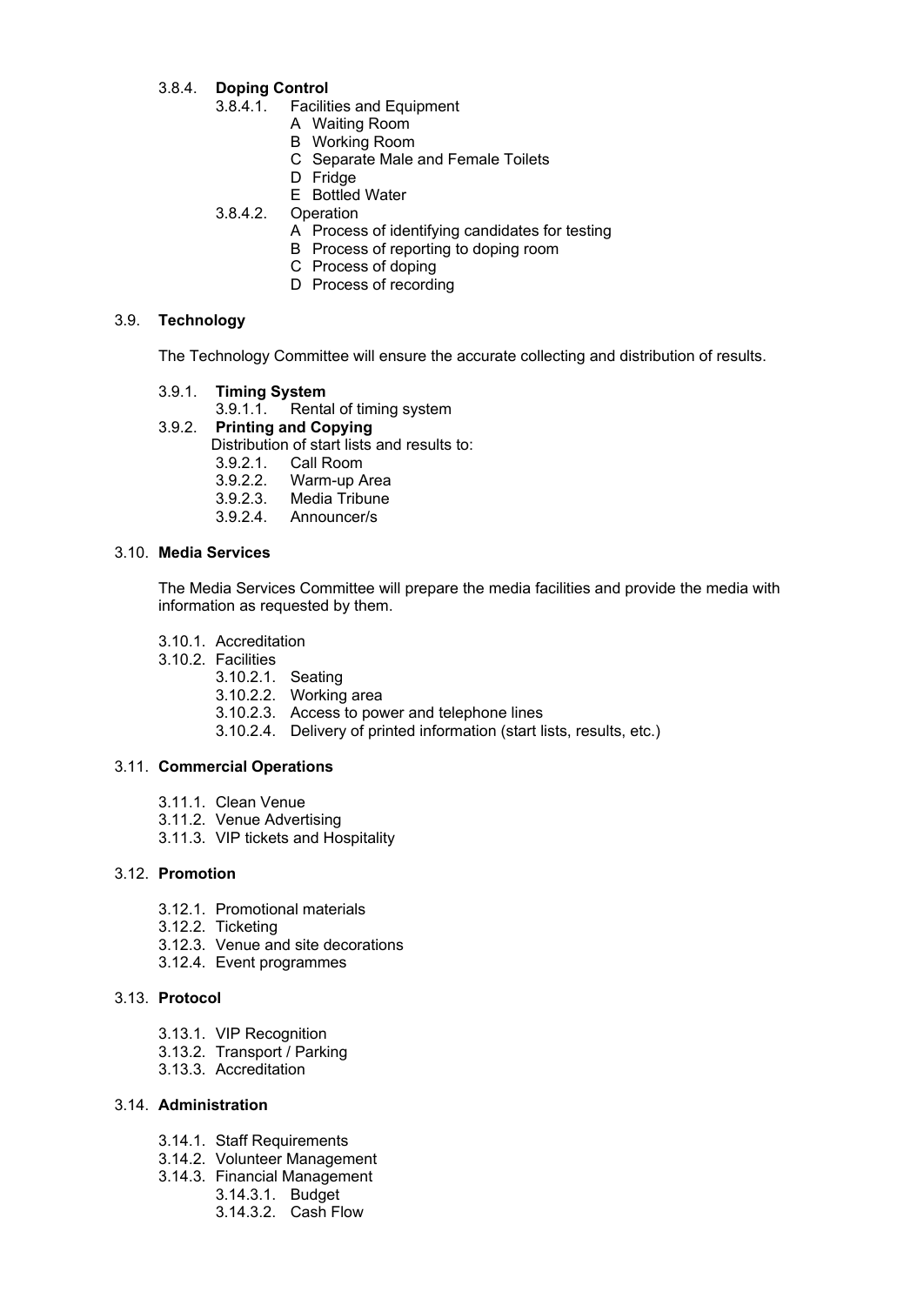- 3.14.3.3. Approval of Expenditure
- 3.14.3.4. Insurance (health, accident, liability, etc.)

#### 3.15. **Marshals**

The Marshals Committee will provide Marshals as requested by the various Committees and Sector Heads on the LOC. Marshals will be needed at:

- 3.15.1. Route Marshals Road, Cross Country, Race Walking
- 3.15.2. Victory Ceremony
- 3.15.3. Mixed Zone
- 3.15.4. JOC Command Centre
- 3.15.5. Electronic Time
- 3.15.6. Doping room
- 3.15.7. Parking area
- 3.15.8. VIP area Inside
- 3.15.9. VIP area Entrance/main gate
- 3.15.10. VIP Area Seating
- 3.15.11. Warm-up area
- 3.15.12. Call room
- 3.15.13. Announcers room
- 3.15.14. First aid room
- 3.15.15. Assize office
- 3.15.16. Results room
- 3.15.17. Lane draw table
- 3.15.18. Main gate
- 3.15.19. Appeal Board
- 3.15.20. Javelin Throw
- 3.15.21. Discus Throw
- 3.15.22. Shot Put
- 3.15.23. Hammer Throw
- 3.15.24. Long Jump
- 3.15.25. Triple Jump
- 3.15.26. High Jump
- 3.15.27. Pole Vault
- 3.15.28. Hurdle placing
- 3.15.29. Wind Meter Jumps
- 3.15.30. Wind Meter Track
- 3.15.31. Corner Judges
- 3.15.32. Place Judges
- 3.15.33. Track Judges
- 3.15.34. Starter

#### 3.16. **Joint Organizing Committee (JOC)**

The event will attract a large group of people to the City or Town where the event is hosted. The increased volume of people brings about additional strains to, the social and infra-structural services of the local community as well as the visitors attending the event. To plan and manage the expected strains on the local community and its infrastructure as a result of the event, a Joint Organizing Committee must be compiled to prevent or manage any form of disaster related to the event.

- 3.16.1. The Joint Organizing Committee (JOC) will ensure a disaster free environment in which the event can take place.
- 3.16.2. The Joint Organizing Committee (JOC) will:
	- 3.16.2.1. Identify the areas that will be effected as a result of the event
	- 3.16.2.2. Identify the possible treats as a result of the event taking place.
	- 3.16.2.3. Define a operational plan
	- 3.16.2.4. Implement a zero tolerance approach for the duration of the event.
	- 3.16.2.5. Identify the policy in the cases where force must be used.
	- 3.16.2.6. Prepare an execution plan
	- 3.16.2.7. Identify reporting times and methods
	- 3.16.2.8. Identify communication methods
	- 3.16.2.9. Define the administration and control system related to any actions taken.
	- 3.16.2.10. Compile a list of contact details of all members serving on the JOC.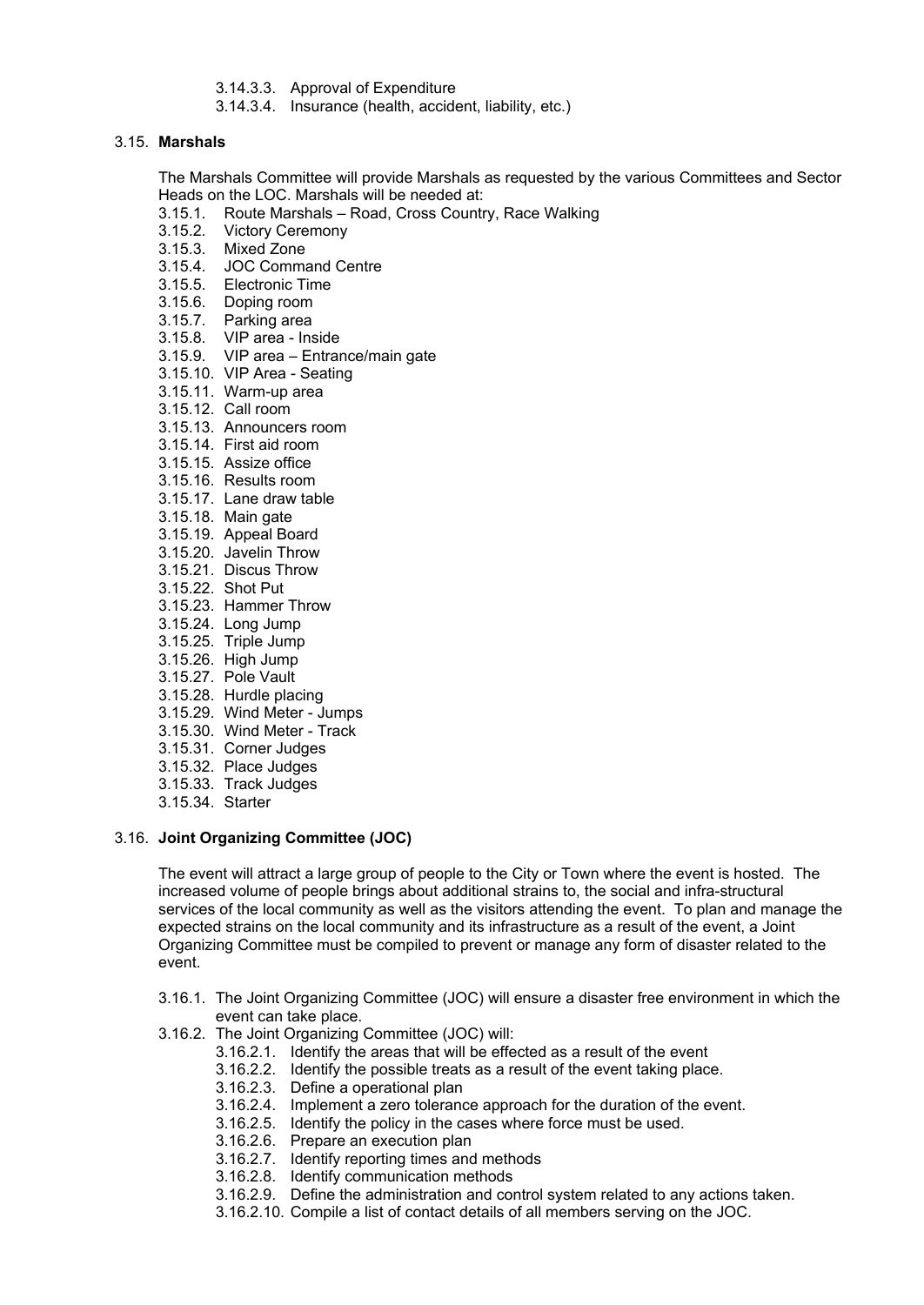- 3.16.3. The Members of the JOC must be citizens from the local community for logistical reasons.
- 3.16.4. Jointly, the JOC must compile a Disaster Management Plan.
- 3.16.5. Each member on the JOC has a specific function in the Disaster management Plan.
- 3.16.6. All members of the JOC report to the Convenor of the JOC.
- 3.16.7. The Convenor of the JOC report to the Convenor of the LOC.
- 3.16.8. The Disaster Management Plan must be implemented and controlled from a Command Centre
- 3.16.9. The Command Centre must be close to where the main event will take place.
- 3.16.10.The Convenor of the JOC will be present in the Command and Control Centre for the duration of the event.
- 3.16.11.The Command Centre must be fully operational at least 3 hours before the start of the event.
- 3.16.12.The JOC can only close down once all Members of the JOC reported back to the Convenor of the JOC.
- 3.16.13.The JOC will consist of the following members:
	- 3.16.13.1. **Police Services Representative**

Prepare a strategy to curb theft from vehicles parked in area where the event takes place.

Identify areas where general robberies can take place.

3.16.13.2. **The Traffic Department Representative**

Prepare a strategy of how the traffic will be managed as a result of the event taking place in the City or Town.

3.16.13.3. **The Fire Department Representative**

Prepare a strategy where potential emergencies can develop as a result of the event taking place.

3.16.13.4. **Security Services Representative**

Consist of a local Security Company working hand in hand with the Local Neighbourhood Watch and will do the foot control in the identified areas. Jointly they will prepare strategy to prevent petty crimes. The Security Services will not act on any incidents but will report it to the JOC Command and Control centre.

#### 3.16.13.5. **Emergency Services Representative**

Prepare a strategy to prevent or manage any medical emergency that might happen as a result of the event.

3.16.13.6. **Marshals Representative**

Prepare a strategy to facilitate the controlled movement of spectators and participants during the event in and around the Stadium and on the route in the case of Road Races, Cross Country or Race Walking Events.

## 4. **THE PROCESS OF ORGANIZING AN EVENT**

## 4.1. **APPLICATION TO ORGANIZE AN EVENT**

Before a date for an event can be considered as final, approval must be given by the National Federation. The Applications are submitted and approved on an annual basis. The applications are made by the Provincial Representatives on behalf of the Organising Committees, clubs, schools, etc. Depending on the level of the competition, the following documentation should accompany the application:

- 4.1.1. Letter of support from the Executives Board of the Province, Club, School, etc.
- 4.1.2. Letter from the Provincial Government confirming the right of free passage to all parties involved, financial support, etc.
- 4.1.3. Letter from the Executive Mayor of the Local Government where the event will take place. The letter should confirm that the Local Government is committed to the event and specify if their support include infrastructural support, financial support, etc. This commitment should also ensure the tourist department, human resources department, traffic department, maintenance department and security and safety services.
- 4.1.4. Letter of the venue owners that the facility is available for the event. This availability includes a "clean" stadium, list of facilities availability, etc.
- 4.1.5. A list of accommodation available and the total amount a beds available within a 20km radius.

Approval will be based on: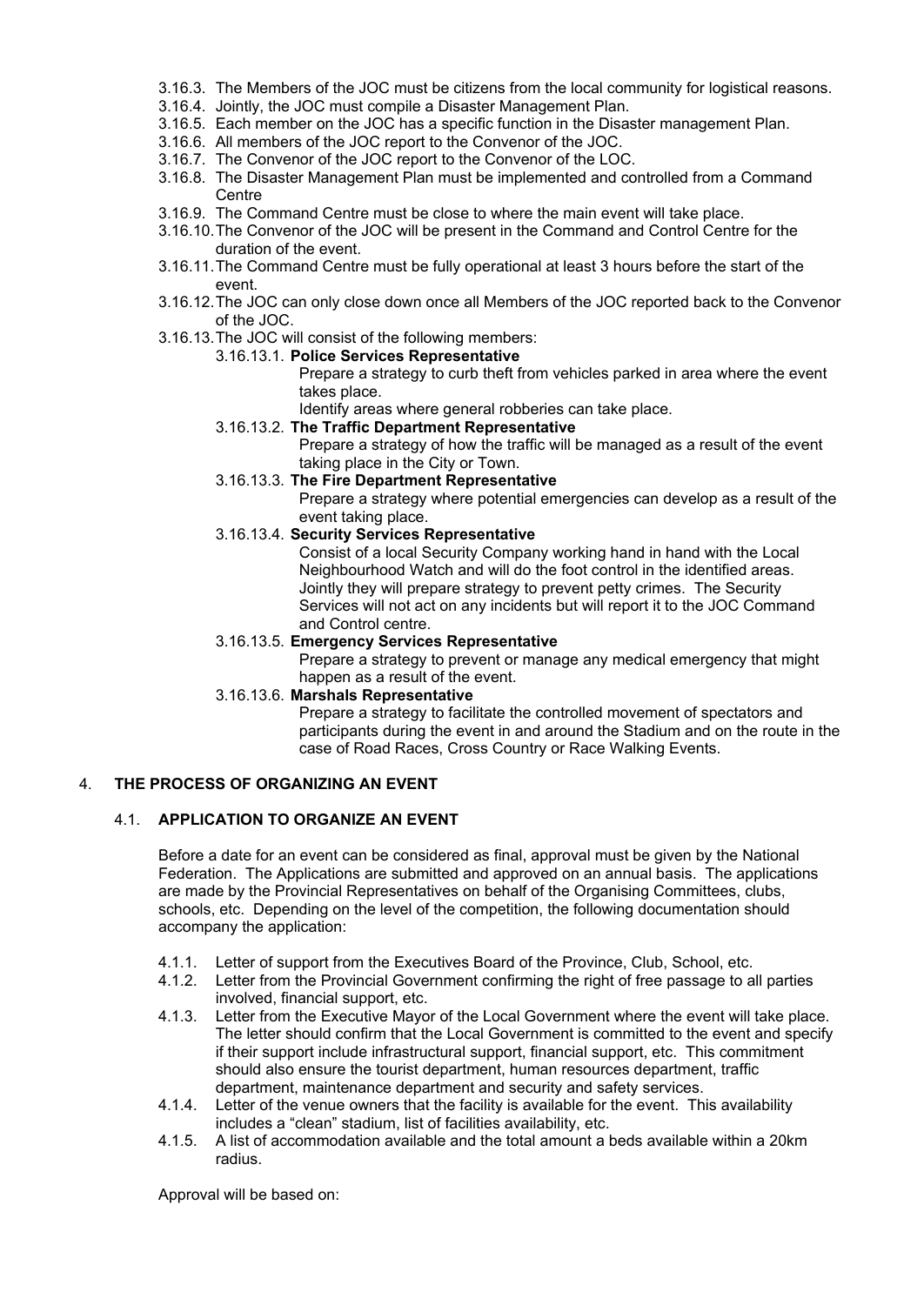- The credibility of the Province, club, school etc. who will organize the event.
- The credibility of the facility such as lay-out of the stadium (competition area, warm-up area, technical equipment, etc).
- The credibility of the infrastructure of the public transport (airport, trains, busses, taxis, roads, etc)
- The letters of support of stakeholders.

The following information must also be considered before a Local Organizing Committee (LOC) can start to organize an athletics event:

#### 4.2. **DATE OF EVENT**

Only events date listed on the provincial or National Events Calendar will be regarded as official events.

Events that are not registered with the National Federation will have no legal status and performances and records will not be acknowledged and will not be considered for the selection of representative teams.

### 4.3. **NAME OF EVENT**

The name of the event should give clarity in which area it is taking place, which club is organizing it, e.g. Paarl AC

If the event is sponsored, the sponsors' name can form part of the name of the event e.g. Nedbank Paarl AC Road Race. It is advised that the sponsor's name should only form part of the name of the event, if the sponsor cover more than 75% op the operational expenses of the event.

Once the event carries the name of a sponsor, the opportunities for other sponsors to become involved are significantly reduced.

#### 4.4. **LEVEL OF COMPETITION**

The name of the event should clearly specify the quality of the event, e.g. National Championships, Fun Run, Prestige Meeting, Night Race, etc.

The list of all teams, clubs, provinces, etc that will be involved in the event should also be specified.

The marketing strategy of the event should elaborate on this point.

#### 4.5. **TARGET GROUP**

The name of the event should clearly specify the age category that is targeted, e.g. Senior, Masters, Junior, etc. The marketing strategy of the event should elaborate on this point.

## 4.6. **SPECIFIC INFORMATION SUCH AS T+F, RR, CC**

The name of the event should describe what type of event it is, e.g. Track and Field, Cross Country, Road Running, Race Walking, etc. The marketing strategy of the event should elaborate on this point.

#### 4.7. **INCENTIVES ON OFFER**

Incentives on offer such as medals, prize money, spot prizes, etc must form part of the marketing strategy prior to the event.

#### 4.8. **HOST OF THE EVENT**

The name and image of the event organizer must be prominent during the application and the marketing process.

### 4.9. **STARTING TIME**

The starting time must be specified during the application and the marketing process.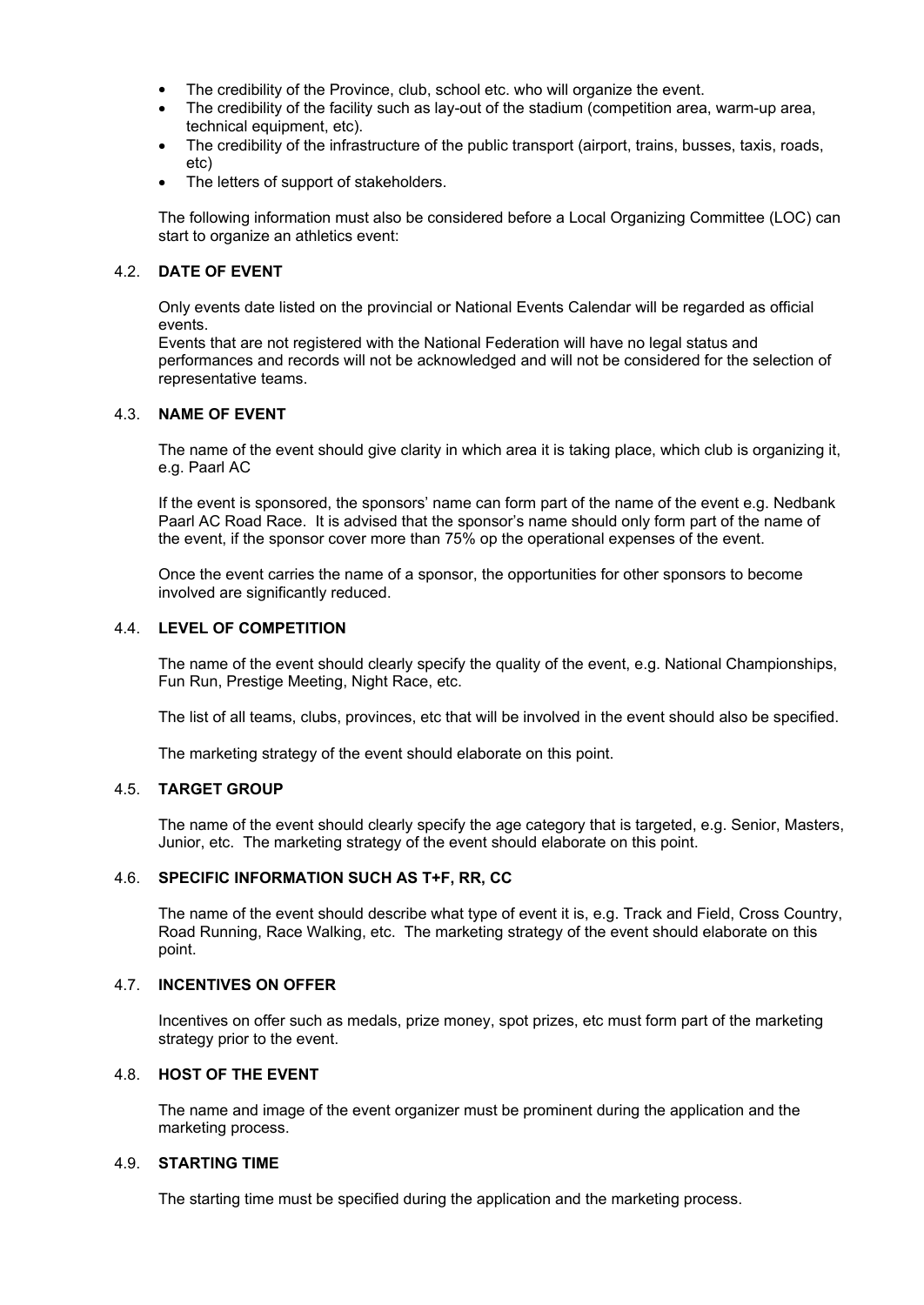#### 4.10. **VENUE OF EVENT**

The venue of the event must be specified during the application and the marketing process.

### 4.11. **CONTACT PERSON**

The contact person to obtain more information from must be specified during the application and the marketing process.

## 4.12. **CONTACT DETAIL**

The contact detail such as telephone numbers, fax numbers, e-mail numbers and websites should be clearly specified during the application and the marketing process.

## 4.13. **JURISDICTION AND RULES**

Under whose jurisdiction the event is taking place e.g. "Under the Rules of Athletics South Africa" must feature prominently during the application and the marketing process.

## **5. APPLICATION APPROVAL CONDITIONS**

- 5.1. Event Organizers must be affiliated to an accredited Federation or Organization.
- 5.2. An application for an event to take place must be applied for on an annual basis.
- 5.3. Only approved events will be listed as official events on the Events Calendar of the Federation.
- 5.4. Third parties such as companies, associations, schools, etc. must carry the approval of the local Athletics Club before an event can become official. The following conditions normally applies:
	- 5.4.1. A third party such as a sponsor will use the event to market a product or to promote sales, etc. and will not take ownership of the event.
	- 5.4.2. All enrolment fees relevant to the event will belong to the organizing club.
	- 5.4.3. The sponsorship money will primarily be used to organize the event. Enrolment fees can only be used to fund the event with the approval of the organizing club.
	- 5.4.4. The third party is entitled to a maximum organizing fee of 15% of the gross income.
	- 5.4.5. Profits for the club from the event must be at least 15% of the gross income. The shortfall on this clause will be deducted from the organizing fee of the third party.
- 5.5. The marketing of the event must start at least 1 month prior to the start of the event. The following information must be part of the marketing campaign;
	- 5.5.1. Date of event
	- 5.5.2. Name of event e.g. Invitation Meeting, Championships, Coaching Course, etc.<br>5.5.3. Taraet aroup e.g. seniors, juniors, masters, etc.
	- Target group e.g. seniors, juniors, masters, etc.
	- 5.5.4. Specific information such as Track and Field, Cross Country, Road Running 10km, 21.1km, Introductory Coaching Course, etc.
	- 5.5.5. Incentives that will be issued e.g. medals, prize money, spot prizes, etc. Specify the amount of medals that will be issued, the size of the prize money, the amount of spot prizes, etc.
	- 5.5.6. Organising Club, School, etc.
	- 5.5.7. Starting Time
	- 5.5.8. Venue of event
	- 5.5.9. Contact person
	- 5.5.10. Contact number; Cell phone and land line number
- 5.6. Event organisers of events must remain in good standing with the Federation.
- 5.7. The event will take place as published and according to the scheduled time and programme.
- 5.8. A complete set of results must reach the Federation within 2 working days after the event.
- 5.9. Records broken at the event must be ratified according to the specified rules of the Federation.
- 5.10. In the case of an event at provincial or national level, the event must take place on a track, course or route previously tried and tested in another meeting.
- 5.11. Event Organizers will forfeit their first right to a date on the following year's events calendar:
	- 5.11.1. If the event organizers change venues and dates or cancel events after the Events Calendar of the Federation was published.
	- 5.11.2. If the event generates negative publicity.
	- 5.11.3. If the track, course or route is not prepared in accordance with Federation Rules. The track, course or route must be ready for final inspection at least one hour before the start of the event.
	- 5.11.4. If the track, course or route does not prioritise the safety of the participating athletes.
	- 5.11.5. If the incentives issued are not in line with what was published.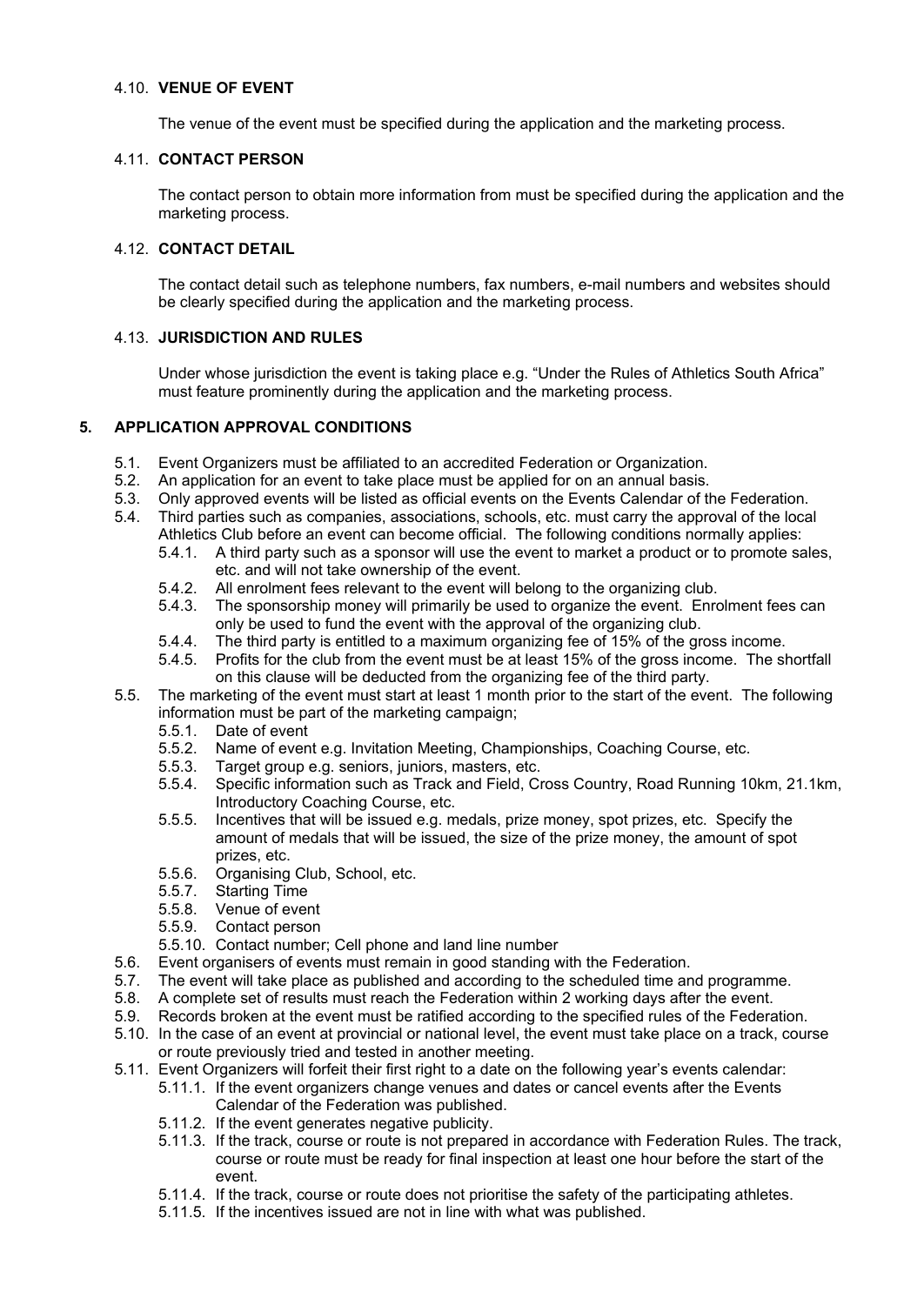- 5.11.6. If a set of results are not made available to the Federation.
- 5.12. Approval of an event can be withdrawn after an event is approved if:
	- 5.12.1. The event organizers become in bad standing with the Federation.
	- 5.12.2. The event organizers do not submit any published material such as fliers, enrolment forms, etc. to the Federation for approval.
	- 5.12.3. The federation will take no responsibility for any financial losses as a result of an application been turned down, or withdrawn, of an event after approval was given.

## 6. **PRACTICAL GUIDELINES TO ORGANISE AN EVENT/RACE**

The Practical Guidelines are applicable to all athletics events/races.

## 6.1. **ONE YEAR TO 6 MONTHS IN ADVANCE**

- 6.1.1. Compile a Local Organizing Committee (LOC).
- 6.1.2. The LOC will determine which date is suitable for the event/race. The date is subject to approval by the relevant Athletics Federation.
- 6.1.3. Register the event/race with the Provincial Athletics Federation. Once approved, the event/race will be listed on the Provincial Events Calendar. Only the results on the Provincial Events Calendar will be referred to as official results.
- 6.1.4. Ask permission from town council to use stadium, street or park where the event will take place.
- 6.1.5. Ask for use of traffic department
	- 6.1.5.1. Parking control and security
	- 6.1.5.2. Reserve fields and facilities
	- 6.1.5.3. Reserve comfort facilities e.g. toilets
	- 6.1.5.4. Permission to place sponsor posters.
- 6.1.6. Send notice of race to the relevant Athletics Federation.
- 6.1.7. Prepare an event budget.
- 6.1.8. Negotiate with sponsors to help cover the cost. In return offer:
- 6.1.9. TV coverage of race. TV coverage is subject to approval of the National Federation.
	- 6.1.9.1. Radio pre-race coverage<br>6.1.9.2. Press coverage
		-
		- 6.1.9.2. Press coverage<br>6.1.9.3. Pamphlets (fliers Pamphlets (fliers) carrying the Sponsors' marketing material
		- 6.1.9.4. Link business name to the event/race, etc.
- 6.1.10. Appoint a public relations officer
- 6.1.11. Prepare course design
	- 6.1.11.1. Length of race
	- 6.1.11.2. Distance markings
	- 6.1.11.3. Lay-out of the track
- 6.1.12. Organise selling of refreshments
- 6.1.13. Appoint caterers for guests
- 6.1.14. Organise souvenir stall

## 6.2. **TWO MONTHS IN ADVANCE**

- 6.2.1. Apply for appropriate insurance cover
- 6.2.2. Order pamphlets and posters to advertise the event and distribute it at preceding events
- 6.2.3. Order licence numbers and temporary licence numbers
- 6.2.4. Book first aid service, medical tent and doctor in attendance
- 6.2.5. Send invitations to guests of honour
- 6.2.6. Discuss preparation of track with track authorities.
- 6.2.7. Appoint officials and track marshals
- 6.2.8. Invite athletes through their provinces and clubs
- 6.2.9. Send invitations to guests of honour
- 6.2.10. Make appointment with sponsor and discuss:
	- 6.2.10.1. How many entry, function and parking tickets for their guests
	- 6.2.10.2. Position of advertisement material
	- 6.2.10.3. Message from Director and photo for programme
	- 6.2.10.4. Sizes of T-shirts etc. for officials and athletes

## 6.3. **ONE MONTH IN ADVANCE**

- 6.3.1. Give a progress report to the executive and public relations officer (P.R.O.)
- 6.3.2. For Distance Races Events: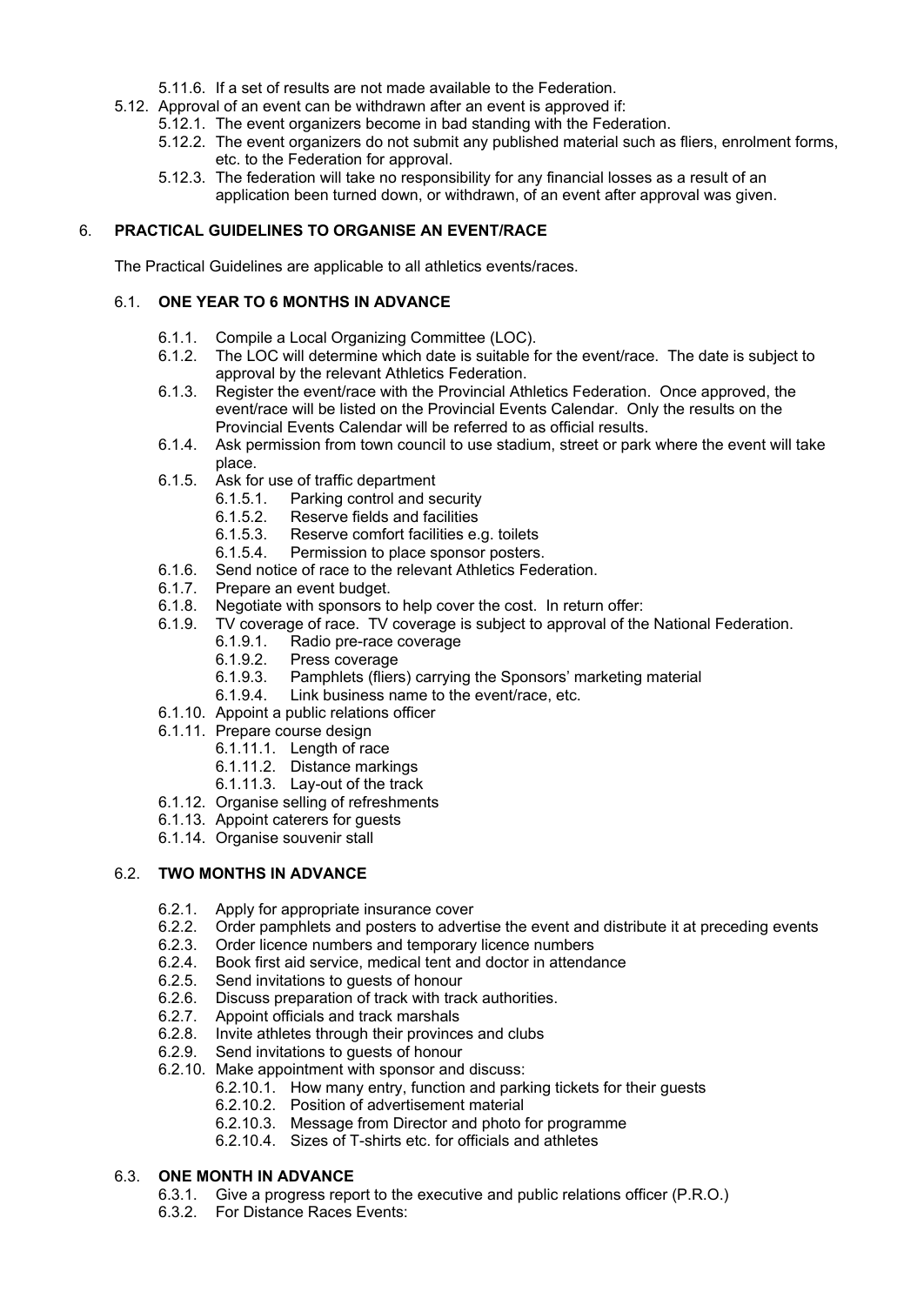- 6.3.2.1. Order water sachets, sponges, water buckets, etc. for watering points 6.3.2.2. Order ice blocks for each watering point
- 6.3.2.2. Order ice blocks for each watering point 6.3.2.3. Order medals. badges and T-shirts
- 6.3.2.3. Order medals, badges and T-shirts
- 6.3.2.4. Appoint teams to man watering points
- 6.3.2.5. Appoint officials and track marshals
- 6.3.2.6. Appoint main announcer and start announcer
- 6.3.2.7. Organise final results marshals
- 6.3.2.8. Organise course radio contact
- 6.3.2.9. Appoint motor cyclist leader
- 6.3.2.10. Organise cash control panel
- 6.3.2.11. Organise clean-up teams for the:
	- Field and surrounding area
	- Course route area
- 6.3.3. For Track and Field Events finalise the program based on the events of the athletes who accepted the invitation. The following information should be in the programme:
	- 6.3.3.1. Programme lay-out<br>6.3.3.2. Cover lay-out
	- 6.3.3.2. Cover lay-out<br>6.3.3.3. Messages and
	- Messages and photos of sponsor and President
	- 6.3.3.4. Advertisement material
	- 6.3.3.5. List of officials
	- 6.3.3.6. Timetable of events
	- 6.3.3.7. Names of competitors next to event
	- 6.3.3.8. Action photos of competing athletes
	- 6.3.3.9. Records
- 6.3.4. Give final number of guests and officials to caterers
- 6.3.5. Finalise hotel and flight bookings for athletes etc.
- 6.3.6. Organise printing of:
	- 6.3.6.1. Programme
	- 6.3.6.2. Entry tickets according to colour codes e.g. VIP's and administrators green, officials - blue, coaches - red, athletes - pink, press - white, parking - yellow
	- 6.3.6.3. Function tickets
	- 6.3.6.4. Meeting numbers
	- 6.3.6.5. Numbers for electronic time<br>6.3.6.6. Collect pamphlets and poste
	- 6.3.6.6. Collect pamphlets and posters
- 6.3.7. Order water sachets, sponges, water buckets, etc. For watering points (walk and 10 000m races)
- 6.3.8. Appoint teams to man watering points
- 6.3.9. Organise course radio contact (20km walk)
- 6.3.10. Order medals, badges etc.
- 6.3.11. Organise course radio contact (20km walk)
- 6.3.12. Organise cash control panel
- 6.3.13. Organise clean-up teams
	- 6.3.13.1. Track and surrounding area
		- 6.3.13.2. Course route area
- 6.3.14. Give final number of guests and officials to caterers. Discuss menu.
- 6.3.15. Refreshments must be given at:
	- 6.3.15.1. News media function +/- 2 weeks prior to competition
		- 6.3.15.2. Managers and officials meeting day before competition
		- 6.3.15.3. Reception of VIP's prior and during meeting
		- 6.3.15.4. Function for athletes, team managers, officials and VIP's at conclusion of the meeting.

### 6.4. **ONE WEEK IN ADVANCE**

- 6.4.1. Give a progress report to the executive and P.R.O.
- 6.4.2. Have a meeting with the traffic department
- 6.4.3. Ask land surveyor to certify the course length or the track lay-out
- 6.4.4. Check delivery dates of all orders
- 6.4.5. Check all equipment to be used on the race, e.g., stopwatches, start and finish banners, start gun, public address system, etc.
- 6.4.6. Collect banners from sponsors
- 6.4.7. Check availability of secondary equipment e.g. photo copiers, assize equipment, warm up facilities
- 6.4.8. Confirm availability of flags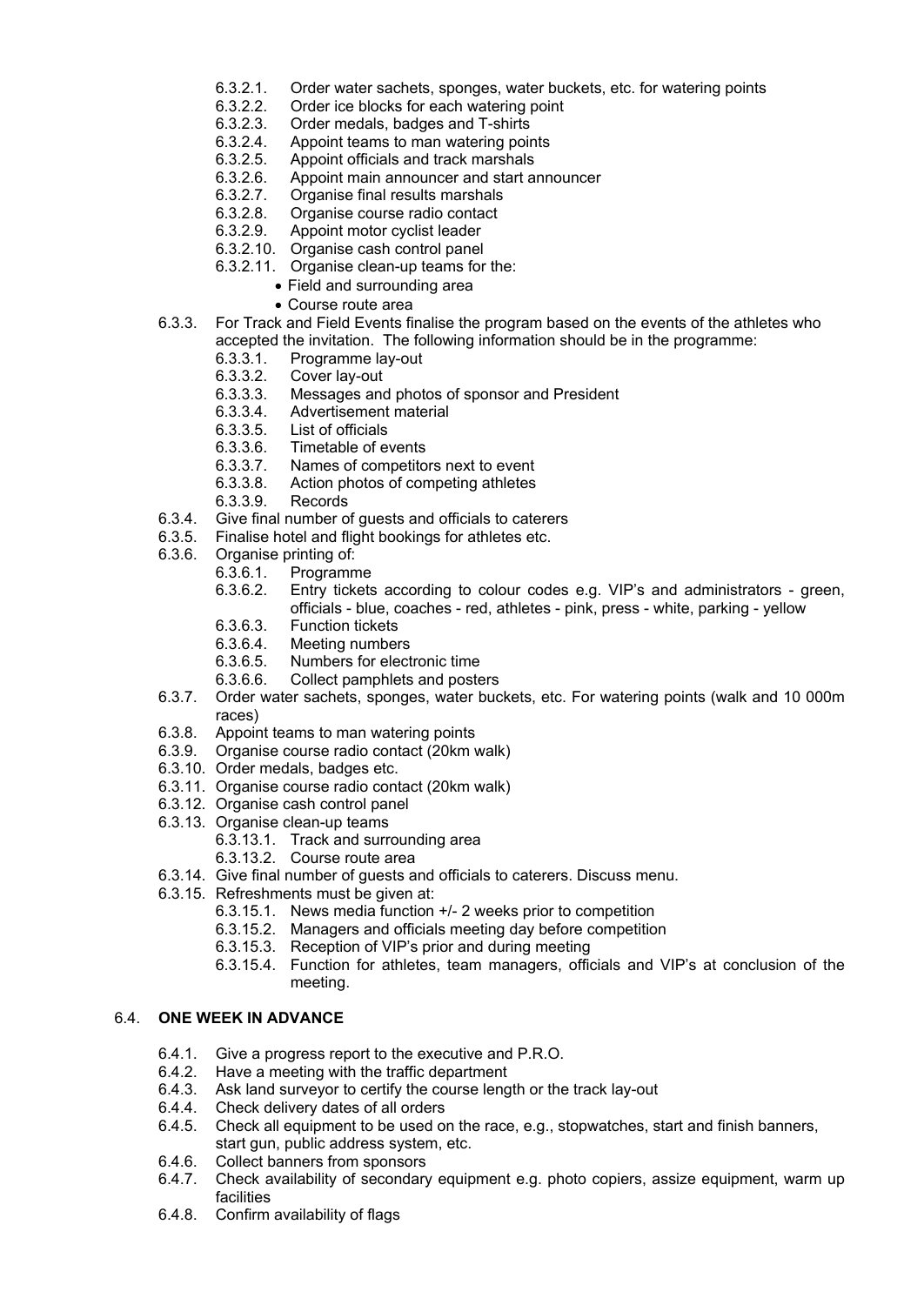- 6.4.8.1. RSA
- 6.4.8.2. ASA
- 6.4.8.3. Province
- 6.4.8.4. Municipality / club / etc.
- 6.4.8.5. Sponsor
- 6.4.9. Finalise appointment of officials, corvee, etc. according to officials check list
- 6.4.10. Prepare envelopes for athletes, including
	- 6.4.10.1. Welcome letter
	- 6.4.10.2. Competition number and pins
	- 6.4.10.3. Programme
	- 6.4.10.4. Reception tickets
	- 6.4.10.5. Gifts from the sponsor
- 6.4.11. Prepare the following forms
	- 6.4.11.1. Lane draws
	- 6.4.11.2. Field event cards
	- 6.4.11.3. Time keepers cards
	- 6.4.11.4. Place judgement cards
	- 6.4.11.5. Wind meter cards
	- 6.4.11.6. Rounds cards
	- 6.4.11.7. Score book in the case of team competitions.

## 6.5. **ONE DAY BEFORE THE EVENT**

- 6.5.1. Give a final progress report to the executive and P.R.O.
- 6.5.2. Confirm all officials and have a meeting with the chief judges.
- 6.5.3. Confirm with the guest of honour to hand out medals
- 6.5.4. Organise cash float
- 6.5.5. Confirm correctness of all equipment
- 6.5.6. Confirm delivery of all orders
- 6.5.7. Check with catering committees
- 6.5.8. Check the ablution block and catering facilities
- 6.5.9. Prepare envelopes with prize money
- 6.5.10. Prepare envelopes for payment of officials
- 6.5.11. Discuss reception procedures with master of ceremonies
- 6.5.12. Check the assize equipment and assize forms
- 6.5.13. Place numbers for electronic timing in envelopes according to event sequence

#### 6.6. **BEFORE THE EVENT**

- 6.6.1. Put out distance markings
- 6.6.2. Put out sponsor banners
- 6.6.3. Set up table for late entries
- 6.6.4. Set up start and finish banners
- 6.6.5. Set up funnels at finish line
- 6.6.6. Check positions of traffic officers
- 6.6.7. Check if all equipment is in place
- 6.6.8. Check if all officials and corvees are in place
- 6.6.9. Check if all officials have received their relevant forms
- 6.6.10. Check the progress of the caterers in the VIP lounge and reception hall

## 6.7. **AFTER THE EVENT**

- 6.7.1. Hand out medals
- 6.7.2. Collect all equipment and return to store rooms
- 6.7.3. Letters of thanks to sponsors and everybody who helped. If possible organise an 'after party'.
- 6.7.4. Press release to media
- 6.7.5. Prepare financial report for executive
- 6.7.6. Prepare technical report of race for executive.
- 6.7.7. Send copy of results to province and selectors.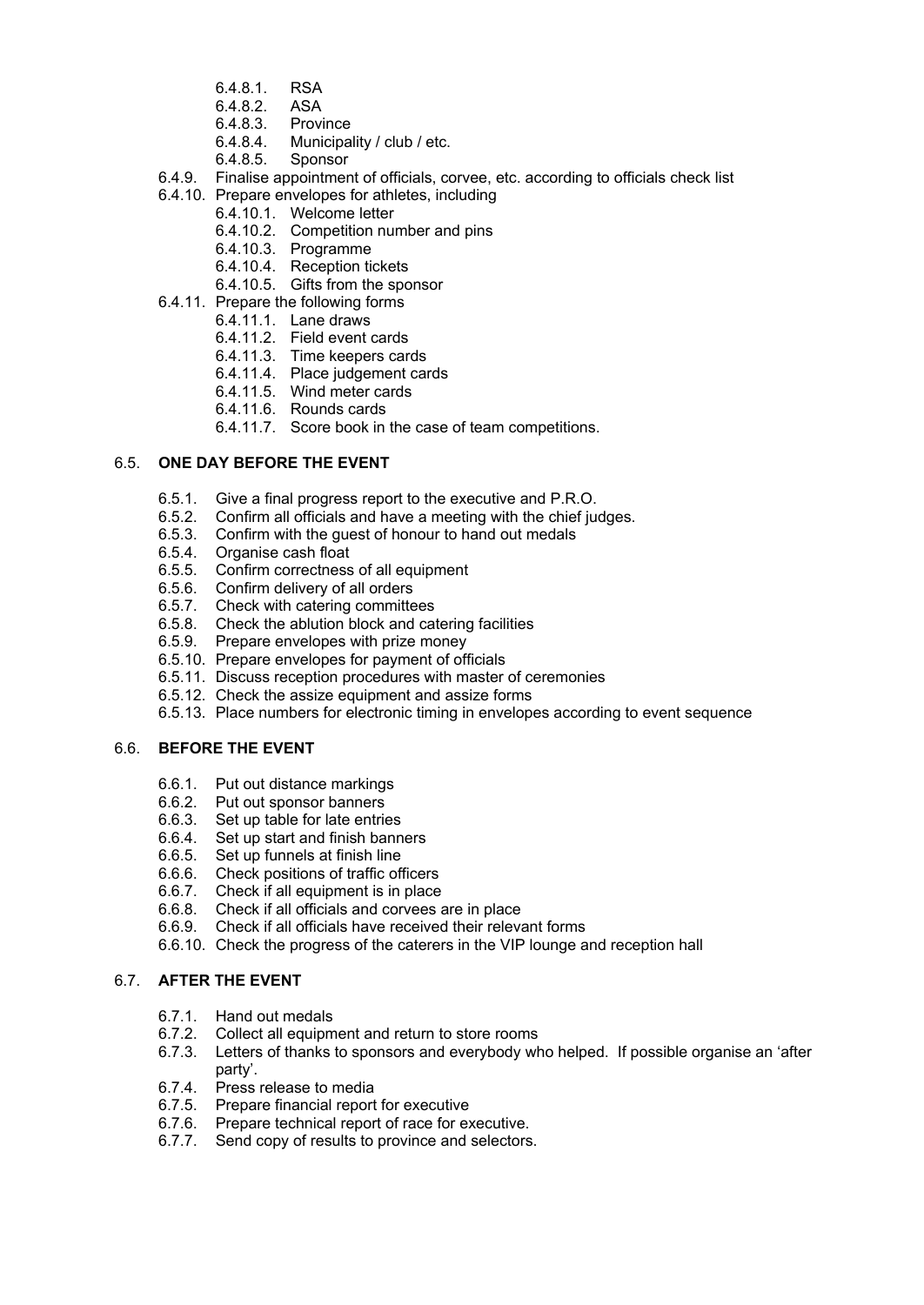## 7. **EXAMPLE OF AN INCOME/EXPENSE BUDGET FOR AN ATHLETICS EVENT**

|      | <b>INCOME:</b>                                                       | <b>IN RAND</b> |
|------|----------------------------------------------------------------------|----------------|
|      | 1.1. Contribution                                                    |                |
|      | 1.1.1. Organising Grant from Federation                              |                |
|      | 1.1.2. Subvention to Athletes' Accommodation from Federation         |                |
| 1.2. | Value in Kind from Federation                                        |                |
|      | 1.2.1. National Sponsor & Service                                    |                |
|      | 1.2.2. IT and Technical Services                                     |                |
|      | 1.2.3. Others                                                        |                |
| 1.3. | <b>Contributions</b>                                                 |                |
|      | 1.3.1. Government Support                                            |                |
|      | 1.3.2. District Municipality Support                                 |                |
|      | 1.3.3. Local Government Support                                      |                |
|      | 1.3.4. City Support                                                  |                |
|      | 1.3.5. Other Authorities (National Lottery etc.)                     |                |
|      | 1.3.6. Special Projects budgets from Provincial/National Governments |                |
|      | 1.3.7. Promotion                                                     |                |
|      | 1.3.8. Decoration                                                    |                |
|      |                                                                      |                |
|      | 1.3.9. Social Programme                                              |                |
|      | 1.3.10. Security Staff                                               |                |
|      | 1.3.11. Personnel                                                    |                |
|      | 1.3.12. Headquarters (office rooms)                                  |                |
|      | 1.3.13. Furniture and other office equipment and services            |                |
|      | 1.3.14. Traffic Ancillaries etc.                                     |                |
|      | 1.3.15. Marathon and Walking Courses (set up)                        |                |
|      | 1.3.16. Concessions                                                  |                |
|      | 1.3.17. Others                                                       |                |
| 1.4. | <b>Marketing</b>                                                     |                |
|      | 1.4.1. LOC-National Sponsor & Services (Cash)                        |                |
|      | 1.4.2. LOC-national Sponsor & Services (Value in kind)               |                |
|      | 1.4.3. Local Supplier (Cash and value in kind)                       |                |
|      | 1.4.4. Merchandising                                                 |                |
|      | 1.4.5. Licensing                                                     |                |
| 1.5. | <b>Entrance Tickets</b>                                              |                |
|      | 1.5.1. Full Sales                                                    |                |
|      | 1.5.2. Special Prices                                                |                |
|      | 1.5.3. Programme Sales                                               |                |
| 1.6. | <b>Others</b>                                                        |                |
|      | 1.6.1. Fund Raising                                                  |                |
|      | 1.6.2. Bank Interest                                                 |                |
|      | 1.6.3. Others                                                        |                |
|      | <b>TOTAL</b>                                                         |                |
|      |                                                                      |                |

- 1.1.1. **Accommodation**
	- Athletes
	- Coaches
	- ASA Competition Officials
	- Timing and Data Service Staff

#### 1.1.2. **ASA Delegates (for pre-event site visits)**

- Travel
- Athletes
- Coaches
- ASA Competition Officials
- **ASA Delegates ASA** Delegates

#### 1.1.3. **General Organisation**

- 1.1.3.1. Headquarters, Rental, Heating, Cleaning etc.
- 1.1.3.2. LOC Office during the event

| <b>EXPENSES:</b> |        |                                                                   | <b>IN RAND</b> |
|------------------|--------|-------------------------------------------------------------------|----------------|
| 1.1.             |        | <b>Obligations to adhere to Federation Competition Regulation</b> |                |
|                  |        | 1.1.1. Accommodation                                              |                |
|                  |        | • Athletes                                                        |                |
|                  |        | • Coaches                                                         |                |
|                  |        | • ASA Competition Officials                                       |                |
|                  |        | • Timing and Data Service Staff                                   |                |
|                  |        | 1.1.2. ASA Delegates (for pre-event site visits)                  |                |
|                  |        | Travel<br>$\bullet$                                               |                |
|                  |        | • Athletes                                                        |                |
|                  |        | • Coaches                                                         |                |
|                  |        | • ASA Competition Officials                                       |                |
|                  |        | • ASA Delegates                                                   |                |
|                  | 1.1.3. | <b>General Organisation</b>                                       |                |
|                  |        | 1.1.3.1. Headquarters, Rental, Heating, Cleaning etc.             |                |
|                  |        | 1.1.3.2. LOC Office during the event                              |                |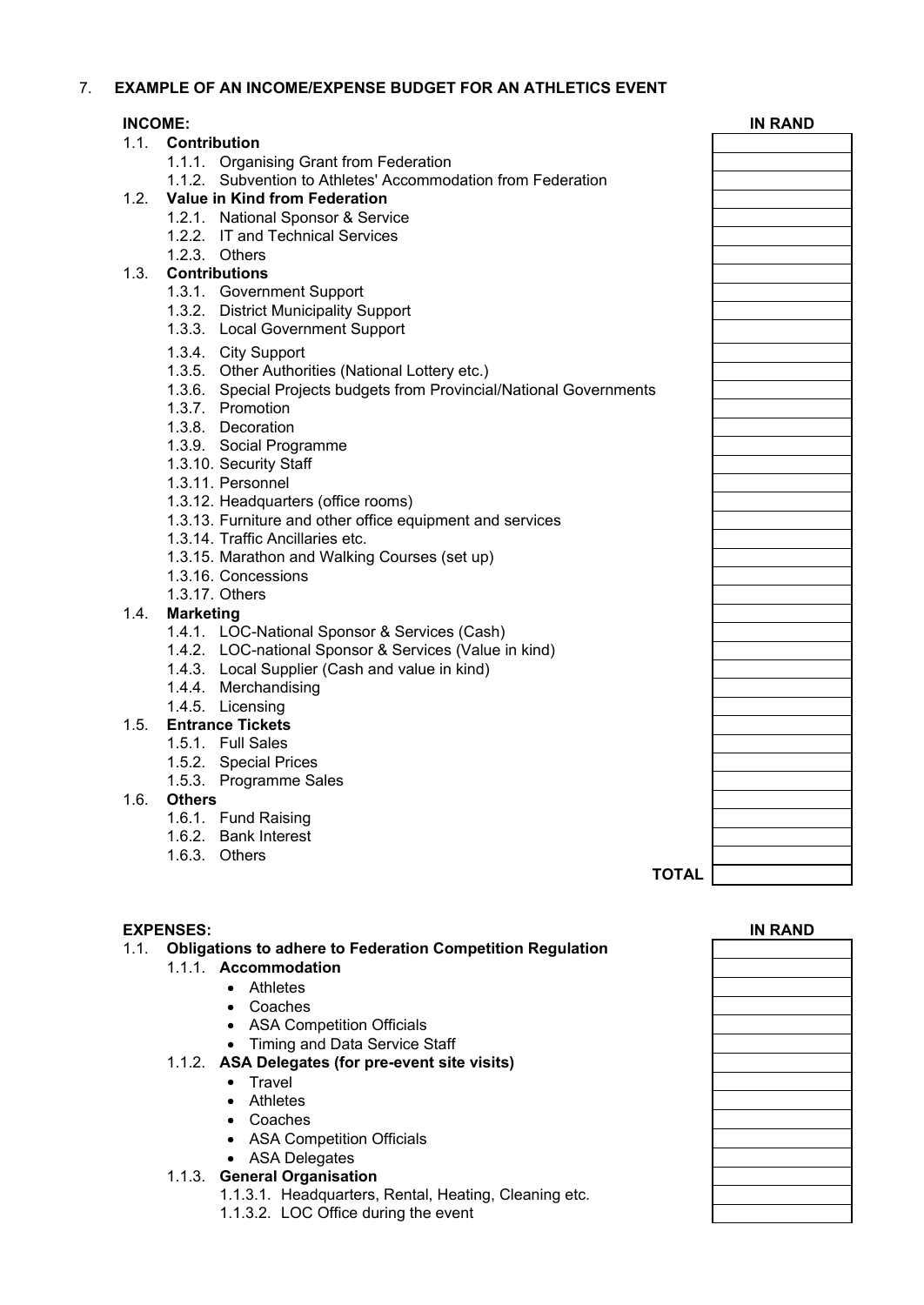- 1.1.3.3. Personnel
- 1.1.3.4. Consultants (legal, auditors etc.)
- 1.1.3.5. Insurance
- 1.1.3.6. Telephones, Faxes, Mails, Copiers and Paper etc.
- 1.1.3.7. Furniture and Office Equipment
- 1.1.3.8. Office Supplies

## 1.1.4. **3. Transport**

- 1.1.4.1. Dedicated Cars, Pool Cars, Vans, Minibuses
- 1.1.4.2. Buses, Trucks
- 1.1.4.3. Fuel
- 1.1.4.4. Drivers Staff & Management
- 1.1.4.5. Traffic ancillaries etc.
- 1.1.4.6. Parking Management
- 1.1.4.7. Signage and Graphics

## 1.1.5. **Logistic**

- 1.1.5.1. Management Hotel(s)
- 1.1.5.2. Personnel and Volunteers
- 1.1.5.3. Accommodation Personnel and Volunteers
- 1.1.5.4. Uniform for Personnel and Volunteers

## 1.1.6. **Facilities**

- 1.1.6.1. Stadium: Competition Sites and Warm up
- 1.1.6.2. Training Sites
- 1.1.6.3. Competition Equipment
- 1.1.6.4. Training Equipment
- 1.1.6.5. T.I.C. Set up and Management
- 1.1.6.6. Technical Set up for Jury of Appeal

## 1.1.7. **Competition**

- 1.1.7.1. Timing
- 1.1.7.2. Event Presentation
- 1.1.7.3. Hardware for Music and Presentation

## 1.1.8. **Television and Media**

- 1.1.8.1. TV Platforms
- 1.1.8.2. Cabling
- 1.1.8.3. Commentary Positions (TV/Radio)
- 1.1.8.4. Written Press Seats
- 1.1.8.5. Photographer Positions
- 1.1.8.6. Photographer Management

## 1.1.9. **Promotion and Ticketing**

- 1.1.9.1. Artwork Design, Logo, Mascot, etc.
- 1.1.9.2. Print Material
	- Bulletin / Posters
	- Programme
	- Final Report
	- Media Manual
- 1.1.9.3. Event Website
- 1.1.9.4. Press Conferences
- 1.1.9.5. Videos
- 1.1.9.6. Consultants
- 1.1.9.7. Promotion Activities (general and through Media, TV)
- 1.1.9.8. Promotion Management
- 1.1.9.9. Ticket Promotion
	- Ticket Production
	- Ticket Sales
	- Ticket Controls

## 1.1.10. **Marketing**

- 1.1.10.1.Presentation and Promotion
- 1.1.10.2.VIP Hospitality (Set-up, Catering and Management)
- 1.1.10.3.Merchandising and Licensing
- 1.1.10.4.Consultants
- 1.1.11. **Security**
	- 1.1.11.1.Set up